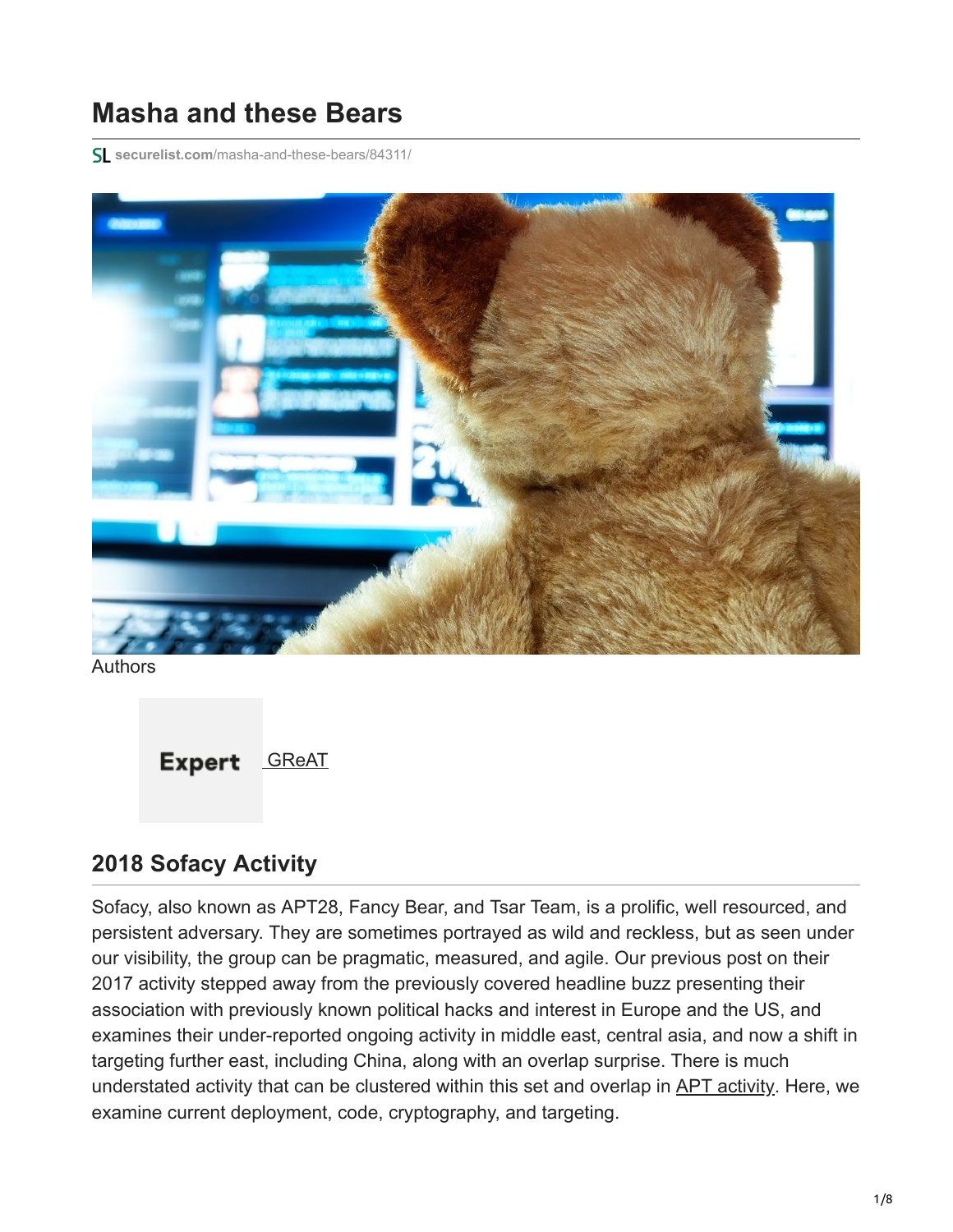Essentially, this examination finds the group maintains subdivisions of efforts in targeting, development, and coding. Comparisons to other modules quickly shows a delineation in other Sofacy efforts. SPLM, GAMEFISH, and Zebrocy delivery all maintain their own clusters, but frequently overlap later.

Because SPLM is their primary and selective second stage tool, SPLM deployment is of much interest. But Zebrocy efforts are in such high volume, that these modules need examination as well.

# **SPLM/CHOPSTICK/XAgent Code**

SPLM, otherwise known as CHOPSTICK, or by the author(s) as "XAgent", is described as Sofacy's signature second stage tool, selectively used for years against around the world. Really, many modified XAgent modules have been deployed over the years. Even the individual Linux modules renamed as "Fysbis" backdoors released in 2016 were merely modified and reduced portions of recompiled XAgent C/C++ codebase. Anyway, SPLM/CHOPSTICK has maintained various combinations of code, with some recognizable functionality listed here.

| <b>Source</b>  | <b>Modules</b>         | <b>Channels</b> |
|----------------|------------------------|-----------------|
| <b>Modules</b> | Keylogger              | HTTP            |
| Channels       | RemoteShell            | FTP             |
| Boot           | FileSystem             | <b>SMTP</b>     |
| Library        | Launcher               |                 |
|                | MainHandler CameraShot |                 |
|                | InjectApp              |                 |
|                | Screenshot             |                 |
|                | FileObserver           |                 |
|                | PasswordFirefox        |                 |
|                | InfoOS                 |                 |

Version 3 and early version 4 SPLM modules maintained keylogger, remoteshell, and filestealer code all within the larger compiled backdoor, and executed each body of functionality from within that process memory space. Later v4 SPLM injected individual keylogger, filestealer, and remoteshell modules into memory space. But for the most part, deployed SPLM maintained the structure of earlier executable code. In 2018, we now see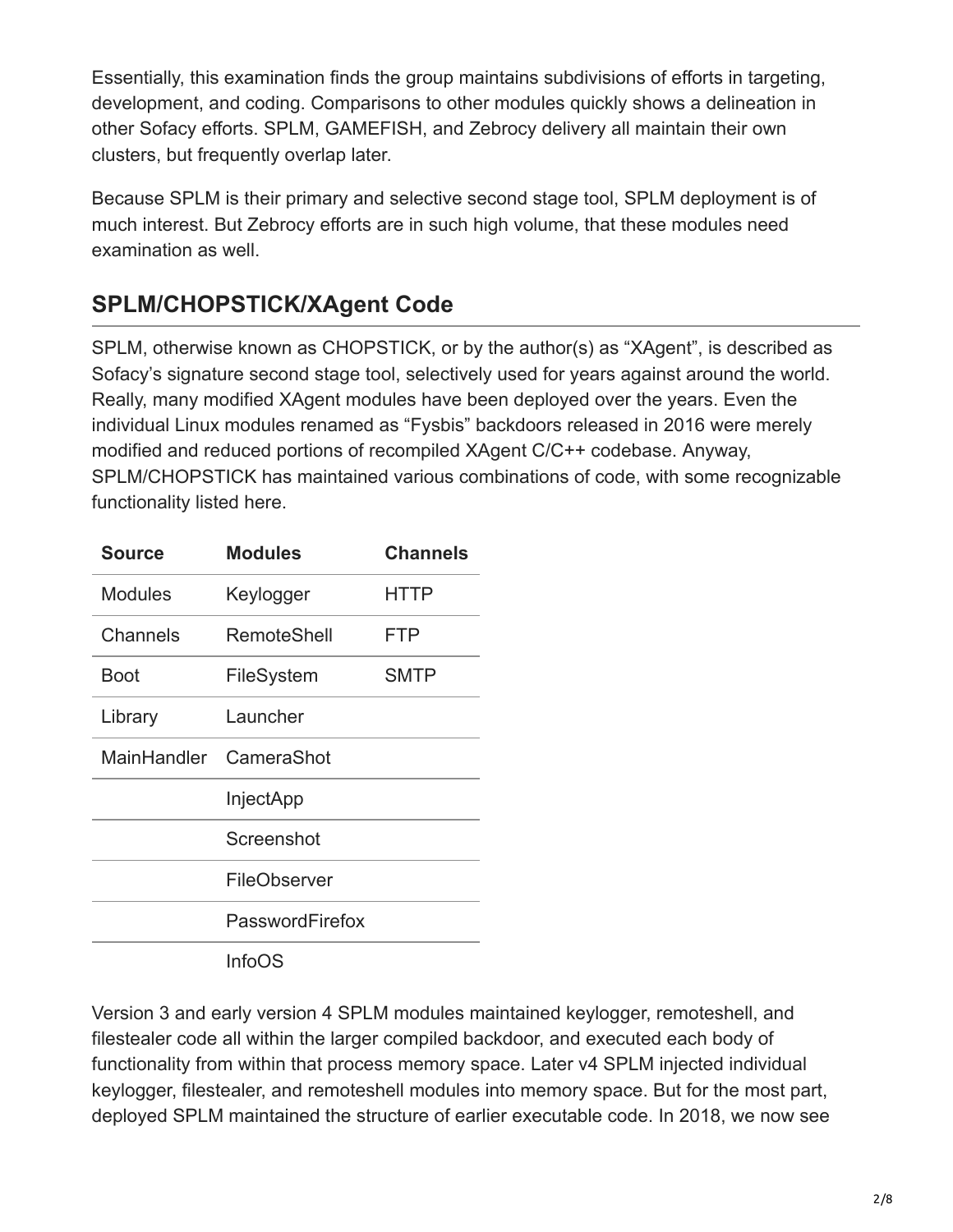them pushing individual and separate blobs of keylogger, filesystem, and remoteshell code that never touch disk. The larger, 300kb+ SPLM backdoors deployed in 2016 and 2017 are not observed any longer at targets in 2018. Instead, in-memory modules appear in isolation.

In addition to purely XAgent based code, we also observe zebrocy modules completely recoded into powershell from .Net.

# **Code and Crypto Comparisons**

Current SPLM code maintains the unusual cipher hack that Sofacy began deploying in 2017 to hide away configuration details. Comparisons with cipher design and implementations we see in WhiteBear, earlier SPLM and Zebrocy modules tell a few things about design decisions and culture. And when specific malware sets are selectively deployed, that may tell us something about how efforts are divided.

## **SPLM full backdoor and plugins crypto and strings v4**

### 973ff7eb7a5b720c5f6aafe4cd0469d5

Summary: SPLM is being carved up and delivered as memory-only chunks of compiled code. We observe the "retranslator" code, or ProcessRetranslator.dll, currently being delivered to systems without the presence of the previous, large, SPLM code and injection capabilities. The smaller plugins deployed in 2018 now maintain the same dynamic encryption code as the large 330kb full SPLM backdoors seen in more widespread use in 2017. Strings are well organized and concise.

Code and strings example (decrypted from 2018 "ProcessRetranslator.dll" plugin):

success command not correct error save parameters error set parameters for channel, see full info command processing error not correct command command loading func/net module error command unloading func/net module error cmd.exe Retranslator is now launched Retranslator is now stopped the process is destroyed one thread has died so the process is killed too create process failed on: (%s) , error (%d) Retranslator is already running Retranslator is not running exit command is successful command is unsuccessful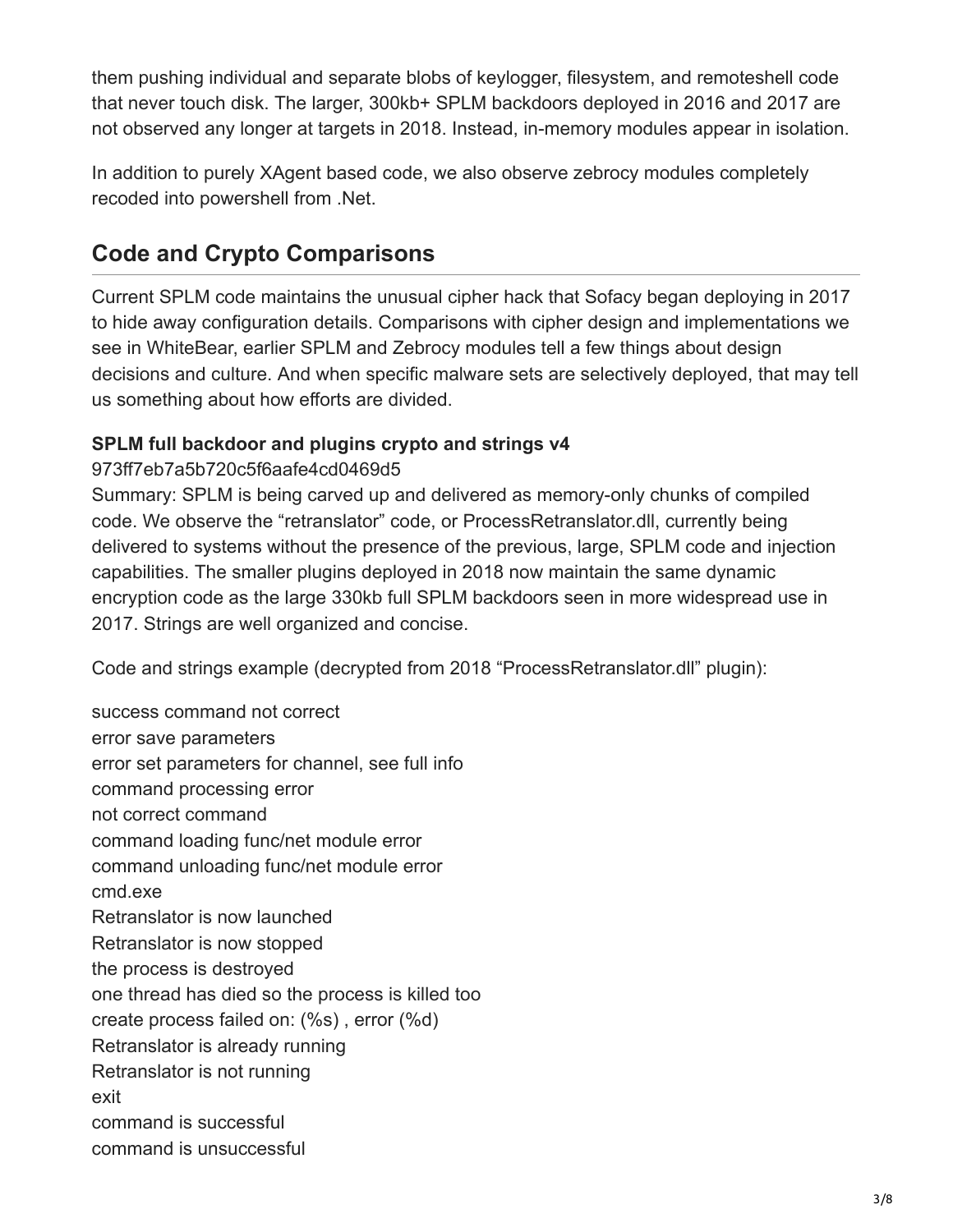### **SPLM crypto v3 (DNC hack)**

#### cc9e6578a47182a941a478b276320e06

Summary: This earlier SPLM variant found on the DNC network in 2016 still maintains the internal name "splm.dll", with only one export "init" that was called at runtime. The C++ structure of this 280kb+ dll is familiar SPLM/CHOPSTICK, but it maintains a completely different cipher for decrypting configuration data and error messages, etc. The loop performing the bulk of the work is less than 100 bytes, performing pointer arithmetic alongside a couple xor operations of a lower nibble against sequential bytes.

| <b>Instructions</b>       | A X                                    |
|---------------------------|----------------------------------------|
| 7fefab93b90: xor edx, edx |                                        |
| 7fefab93b92: mov rax, r8  |                                        |
| 7fefab93b95: dec r9       |                                        |
| 7fefab93b98: div rsi      |                                        |
| 7fefab93b9b: dec r8       |                                        |
| 7fefab93b9e: dec r12      |                                        |
|                           | 7fefab93ba1: movzx eax, byte [rdx+rbp] |
|                           | 7fefab93ba5: xor al, [r12+0x1]         |
|                           | 7fefab93baa: xor al, [r12]             |
| 7fefab93bae: dec r10      |                                        |
|                           | 7fefab93bb1: mov [r9+0x1], al          |
|                           | 7fefab93bb5: inz 0x7fefab93b90         |

Here, the cipher uses a modolo pointer arithmetic along with a decryption key per blob. Reviewing all the older ciphers and newer EC based ciphers in openssl and elsewhere results in no match.

#### **WhiteBear code and strings**

Summary: WhiteBear is a cluster of activity targeting foreign embassies and MFA organizations, starting in early 2016 and continued into early 2017. Our private GReAT report on this activity pushed in February 2017, and a public report from another vendor described much of the same content almost seven months later as "Gayzer". It appeared to be a parallel project to WhiteAtlas Turla, and maintained quirks like modular, well logged code with an elegant, professional RSA and 3DES encryption implementation and high quality code injection capabilities, but lots of immature and crude language and english mistakes. Clearly, english and maturity was not the developers' native language.

While WhiteBear is Turla related, it is interesting to compare to other ongoing development styles. Strings and code are crass.

Debug and command strings

i cunt waiting anymore #%d lights aint turnt off with #%d Not find process CMessageProcessingSystem::Receive\_NO\_CONNECT\_TO\_GAYZER CMessageProcessingSystem::Receive\_TAKE\_LAST\_CONNECTION CMessageProcessingSystem::Send\_TAKE\_FIN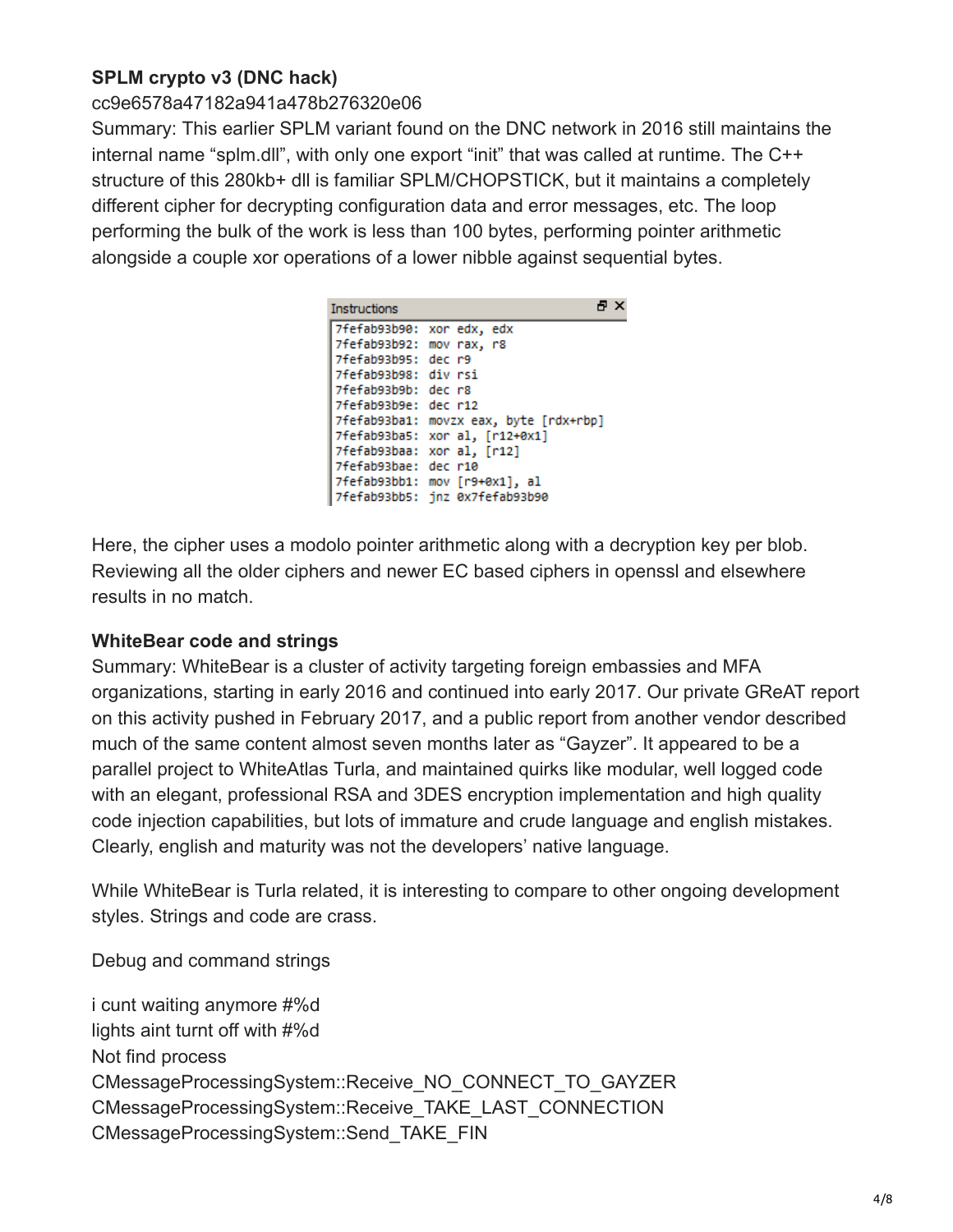#### **Zebrocy custom crypto**

Summary: innovative .Net, AutoIT, Delphi, and powershell components are continually updated and deployed to new and old targets. Cryptography ranges from built-in windows api to custom RC4-based ciphers. Strings and code are simple, innovative, and concise.

Code:

```
public Fi(byte[] key)
€
    this.init(key);
ł
private void init(byte[] key)
₹
    int num = key.length;for (int i = 0; i < 256; i++)€
        this.S[i] = (byte)i;ł
    int num2 = 0;for (int j = 0; j < 256; j++)€
        num2 = (num2 + (int) this.S[j] + (int)key[j % num]) % 256;this.S.Swap(j, num2);
    }
ł
public string Encode(string et)
    StringBuilder stringBuilder = new StringBuilder();
    byte[] bytes = Encoding.Unicode.GetBytes(et);
    byte[] array = this.Encode(bytes, bytes.Length);
    byte[] array2 = array;for (int i = 0; i < array2.length; i++)€
        byte b = array2[i];stringBuilder.Append(b.ToString("X2"));
    Y.
    return new string(stringBuilder.ToString().Reverse<char>().ToArray<char>());
\mathcal{F}public byte[] Encode(byte[] dataB, int size)
    byte[] array = dataB.Take(size).ToArray<br/>byte>();
    byte[] array2 = new byte[array.length];for (int i = 0; i < array. Length; i++)₹
        array2[i] = (array[i] \land this.keyItem());return array2;
ł
```
**Targeting Overlap and a Pivot to Asia**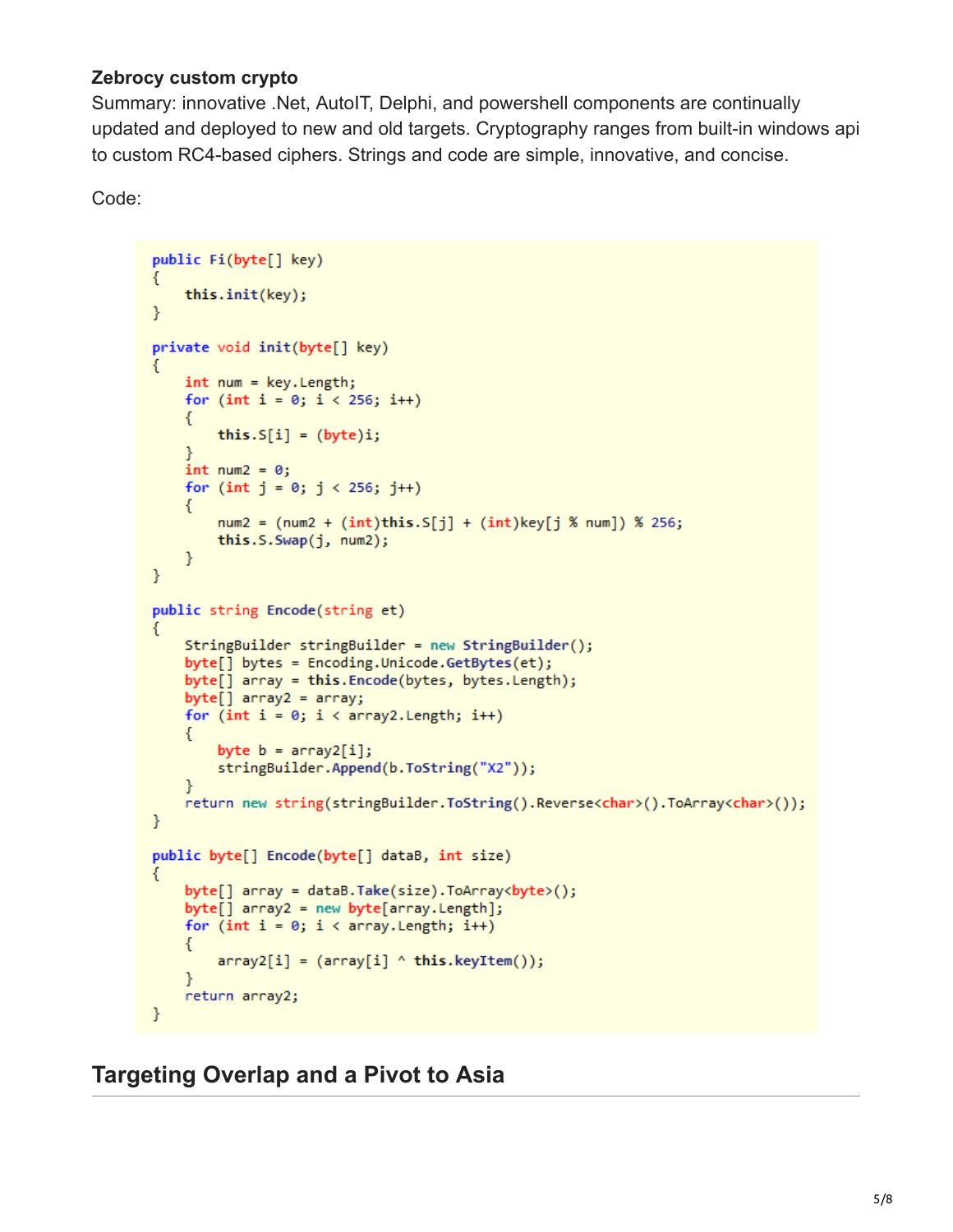News headlines repeatedly trumpet Sofacy's foray into Western targets in the US and Europe, especially those connected with NATO. But these efforts only tell a portion of the Sofacy story.

Delineating groups and activity can be messy, and there appears to be overlap in targeting efforts across varying groups in central and east asia throughout 2017 and into 2018. Sofacy has been heavily interested in military and foreign affairs organizations here, resulting in multiple overlapped and competing targeting scenarios:

- Mosquito Turla and Zebrocy clusters Zebrocy clusters targeting diplomatic and commercial organizations within Europe and Asia that match Mosquito targeting profiling
- SPLM overlap with traditional Turla often Turla precedes SPLM deployments
- SPLM overlap with Zebrocy Zebrocy often precedes SPLM deployments
- SPLM overlap with Danti

Currently, Sofacy targets large air-defense related commercial organizations in China with SPLM, and moves Zebrocy focus across Armenia, Turkey, Kazahkstan, Tajikistan, Afghanistan, Mongolia, China, and Japan. A previous, removed, report from another vendor claimed non-specific information about the groups' interest in Chinese universities, but that report has been removed – most likely detections were related to students' and researchers' scanning known collected samples and any "incidents" remain unconfirmed and unknown. On the other hand, this Chinese conglomerate designs and manufactures aerospace and air defense technologies, among many other enterprises. And here, an interest in military technologies is certainly within Sofacy purview.

# **Sofacy's Shift to Asia**

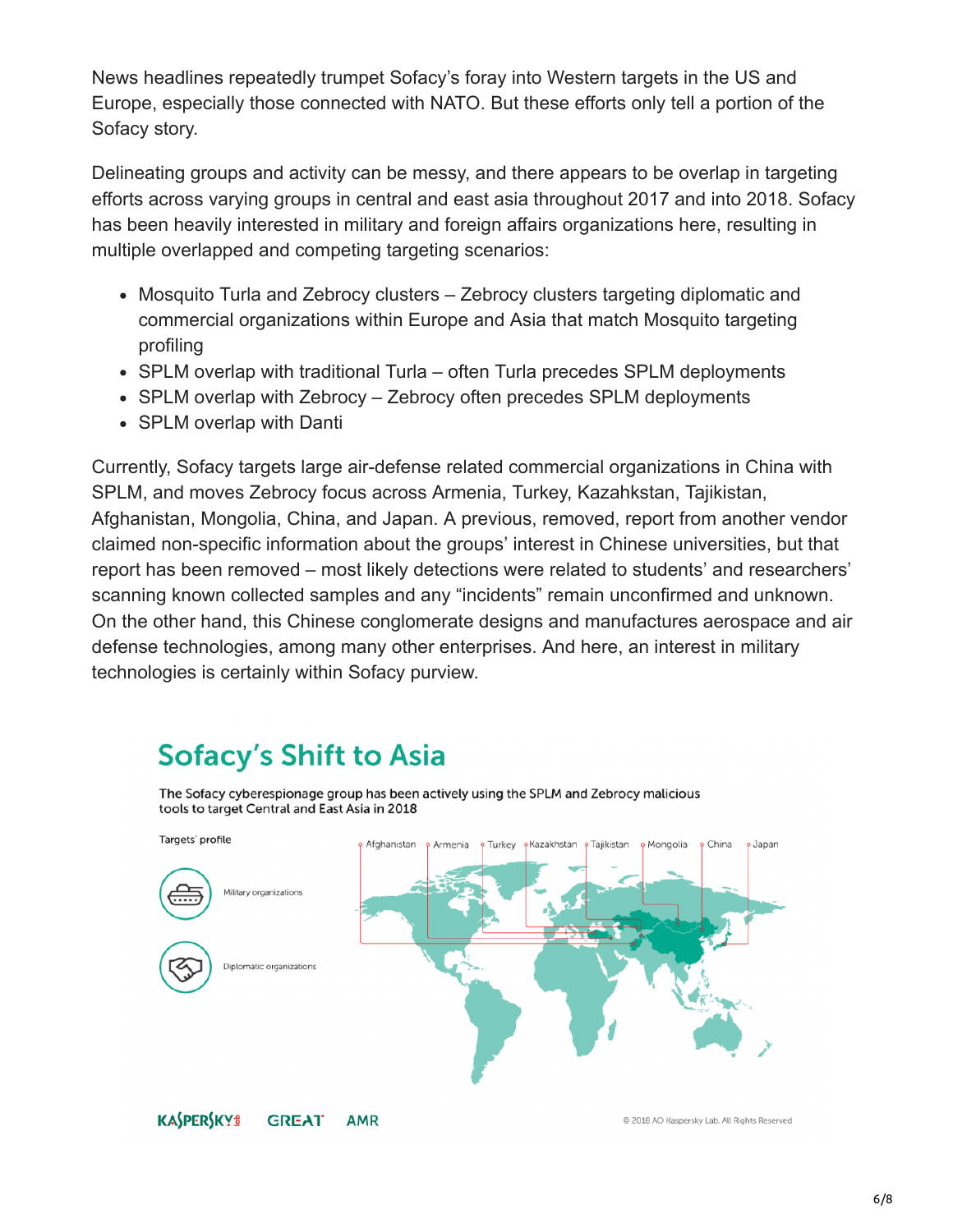So, even more interesting than the shift eastward and other targeting overlap, is that the specific target system in China was previously a Grey Lambert target. The Sofacy modules at this system appeared to never touch disk, and resemble the Linux Fysbis code. Only one maintained the Filesystem.dll code, while another maintained ProcessRetranslator.dll code. However, it is unusual that a full SPLM backdoor was not detected on this system, nor was any powershell loader script. Because the injection source remains unidentified on such a unique system, we might speculate on what is going on here:

- 1. Sofacy attackers had recorded a previous Grey Lambert remote session and replayed the communication after discovering this host, essentially compromising the Grey Lambert module on the system to gain access and later injecting SPLM modules
- 2. Grey Lambert attackers inserted false flag and reduced SPLM modules
- 3. a new and unrecognized, full variant of SPLM attempted to inject module code into memory and deleted itself
- 4. an unknown new powershell script or legitimate but vulnerable web app was exploited to load and execute this unusual SPLM code

In all likelihood, the last option is accurate.

## **Conclusion**

Sofacy is such a large, active group that appears to maintain multiple sub-groups and efforts that all fit under the Sofacy "umbrella". Sometimes, they share infrastructure, but more often they do not share infrastructure and appear to compete for access within targets. Either way, the group's consistent activity throughout central and eastern asia seems to be poorly represented in the public discussion.

SPLM did not change in substantial ways for several years, and now it is being split up and used for just functional modules. And much of the malware being deployed by Sofacy is quickly changed from C/C++ to .Net to powershell. Other open source and semi-legitimate pen-testing tools like nbtscan and powercat are being used for mapping available resources and lateral movement as well. It is easy to expect deliberate changes within this group in 2018, with even more .Net, Delphi, and powershell ports of various tools appearing at Sofacy targets throughout the year.

## **Technical Appendix**

Early 2018 Reference Set SPLM 452ed4c80c1d20d111a1dbbd99d649d5

**ZEBROCY** efd8a516820c44ddbf4cc8ed7f30df9c ff0e4f31a6b18b676b9518d4a748fed1